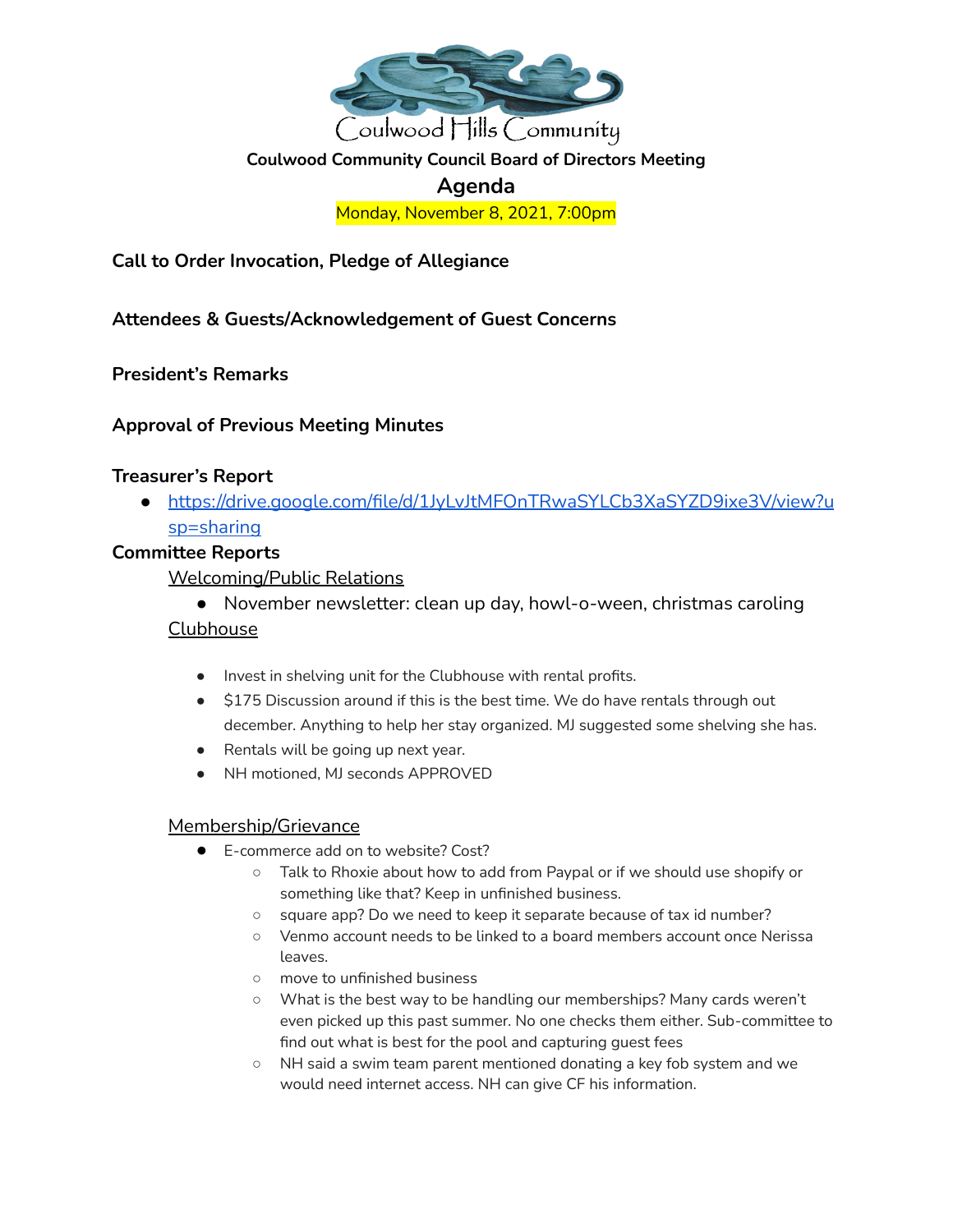#### ● [notes](https://docs.google.com/document/d/18tqgzqvgn8ogWKiNwzw1vw8LLuWk8kEiq4sLrwLhL6w/edit?usp=sharing)

# Entertainment/Athletic

- Caroling in the Park (proposed date change)
	- KB proposed changing from 12/18 to Wednesday 12/22 7:00
	- RC wants to create a Christmas tree with the pole and lights. Karaoke style with the new screen, fire pit. Hot cocoa and candy canes. Neighbors can decorate their golf carts and come to the park.
	- $\circ$  Can we find a way to put the song lyrics up on the screen?
	- Best decorated house announcement.
	- KB motions for the 22nd RC seconds

# Building/Grounds/Maintenance

- Discuss meeting with Brian, Pump house Must do before 2022 Pool Season:
	- MZ and CF met with Brian, the pool is holding together but going to be a long process to repair. Should be good for next year. Need to take out chemical house, add sand filters, and rearrange the piping to increase filtration. Need to come up with some funds for it and need cost estimates. The chemical house is a must do before 2022 season. Pump house approx \$15,000. Adding filters and improving system will help save money in the long run. Possibly have a donor. MZ will come up with costs for sand pits and need to change sand out (a couple of grand a piece), need volunteer labor for plumbing, PVC pipe will need to be purchased. Need to take building down and move chemicals.
	- BC asked about swim lane line removal, may need to do it this weekend
- Survey to community for Pool wants/needs
	- MJ created a survey we looked it over and it looks great, need to share with community
	- MZ answered BM questions about these ideas adding value. Since we need to take out the deck and replace, what can we do to update the pool and get more members. 5 year plan, going to have to bring in a consultant and complete a cost analysis and present a plan to community.
	- Mid january Mid February date for demolishing chemical building

### **Unfinished Business**

Park Redesign-Update, Contractor Quotes?